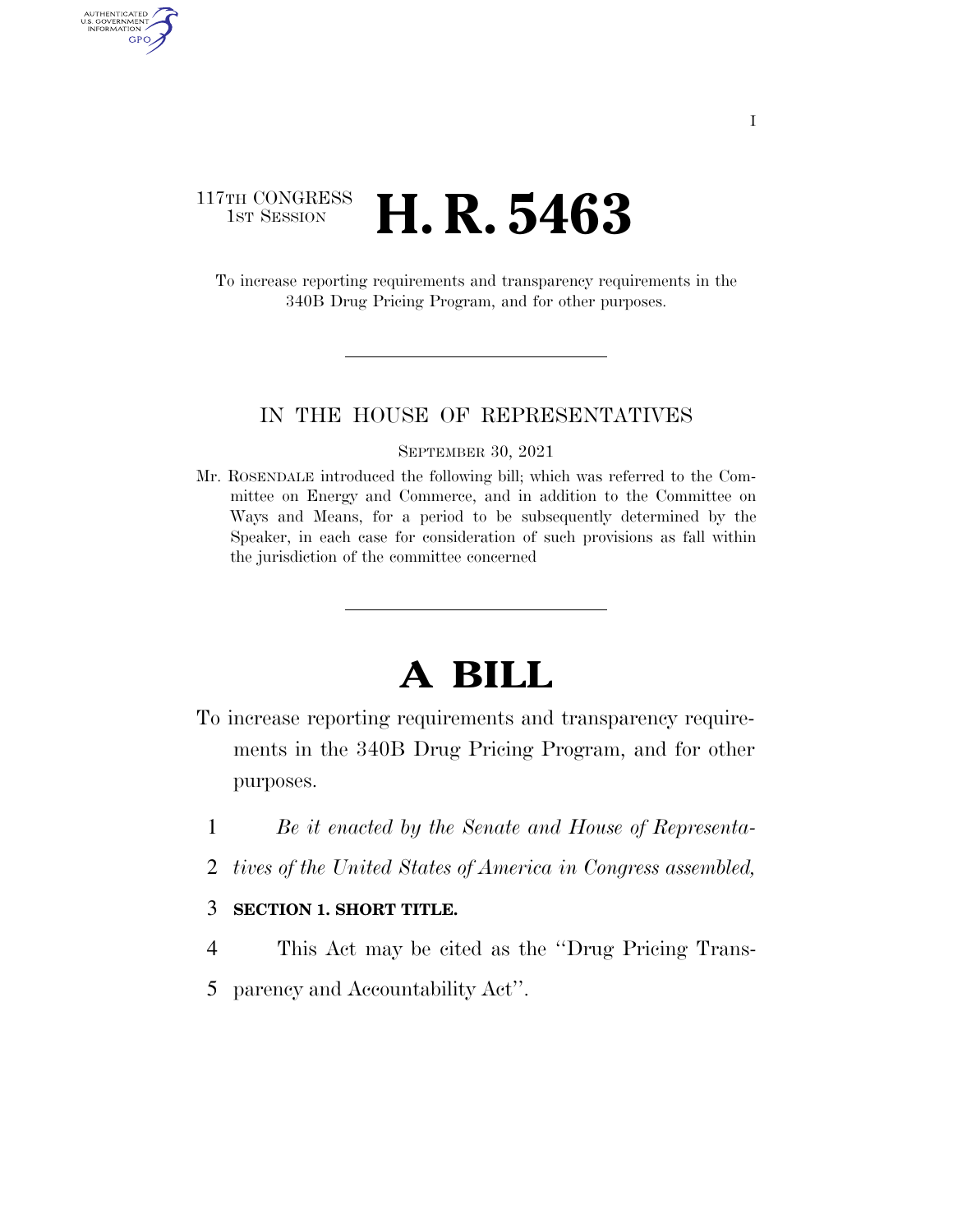| 1              | SEC. 2. MORATORIUM ON REGISTRATION OF NEW NON-            |
|----------------|-----------------------------------------------------------|
| $\overline{2}$ | <b>RURAL SECTION 340B HOSPITALS.</b>                      |
| 3              | Section $340B(a)$ of the Public Health Service Act $(42)$ |
| $\overline{4}$ | U.S.C. $256b(a)$ is amended—                              |
| 5              | (1) in paragraph $(4)(L)$ , by striking "A sub-           |
| 6              | section (d) hospital" and inserting "Subject to para-     |
| $\overline{7}$ | $graph (11)$ , a subsection (d) hospital"; and            |
| 8              | $(2)$ by adding at the end the following:                 |
| 9              | "(11) MORATORIUM ON REGISTRATION OF CER-                  |
| 10             | TAIN HOSPITALS.—During the 2-year period begin-           |
| 11             | ning on the date of the enactment of this para-           |
| 12             | graph                                                     |
| 13             | "(A) an entity described in paragraph                     |
| 14             | $(4)(L)$ shall not be considered a covered entity         |
| 15             | under this section unless such entity was a cov-          |
| 16             | ered entity on such date (as evidenced by the             |
| 17             | entity having been identified as a covered entity         |
| 18             | as of such date under the covered entity identi-          |
| 19             | fication system established under subsection              |
| 20             | $(d)(2)(B)(iv)$ ; and                                     |
| 21             | $\lq\lq (B)$ no site shall be added to the covered        |
| 22             | entity identification system established under            |
| 23             | subsection $(d)(2)(B)(iv)$ or be permitted to             |
| 24             | begin participating in the drug discount pro-             |
| 25             | gram under this section, as a 'child site' or oth-        |
| 26             | erwise, on the basis of association with a cov-           |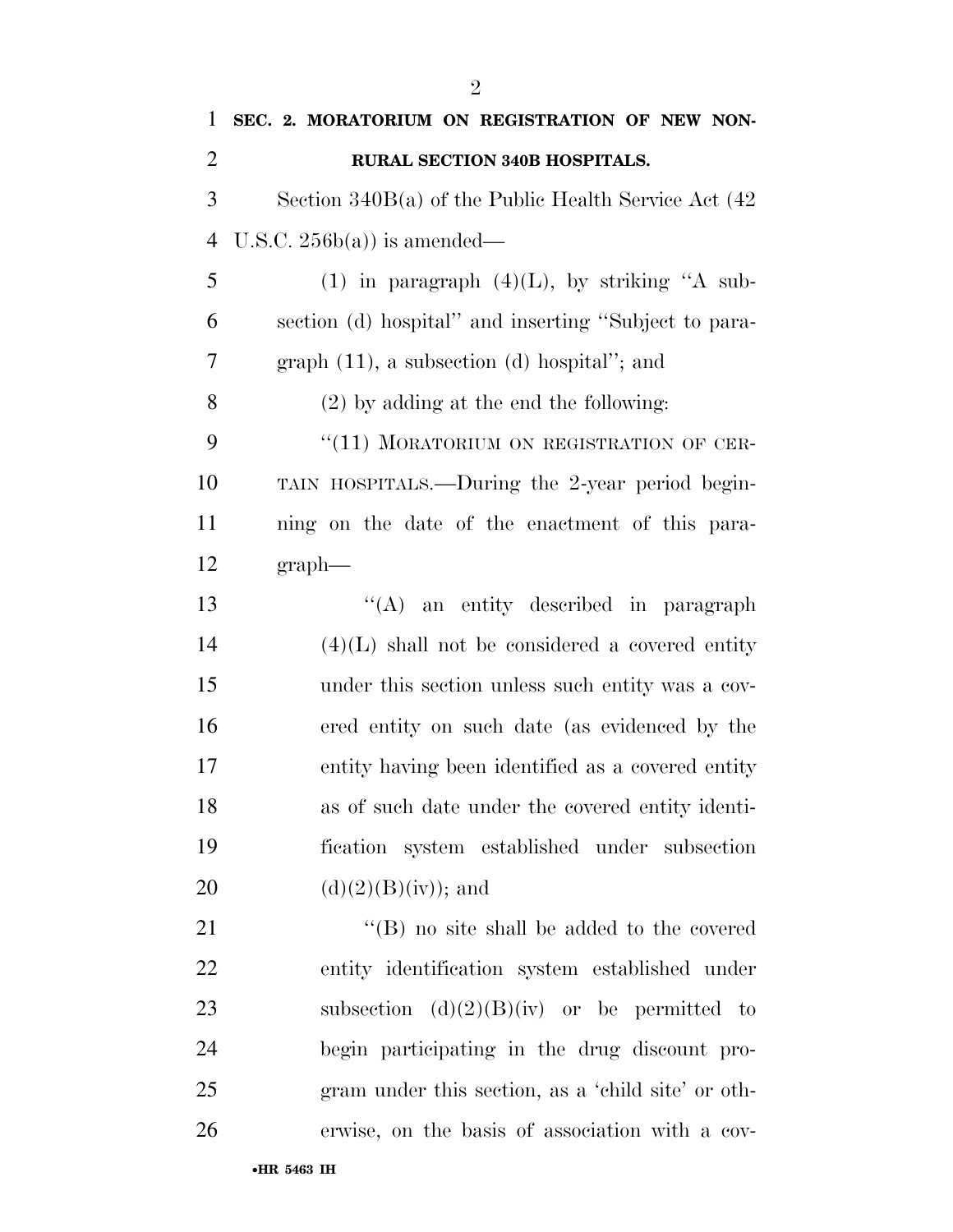| $\mathbf{1}$   | ered entity described in paragraph $(4)(L)$ un-  |
|----------------|--------------------------------------------------|
| $\overline{2}$ | less such site was identified as a child site as |
| 3              | of December 31, 2020, under the system estab-    |
| 4              | lished under subsection $(d)(2)(B)(iv)$ .        |
| 5              | "(12) REGULATIONS TO BE ISSUED DURING            |
| 6              | THE MORATORIUM PERIOD TO IMPLEMENT STATU-        |
| 7              | TORY REQUIREMENTS CLARIFYING HOSPITAL ELIGI-     |
| 8              | BILITY CRITERIA AND HOSPITAL CHILD SITE STAND-   |
| 9              | ARDS AND ENHANCING HOSPITAL TRANSPARENCY.-       |
| 10             | "(A) ISSUANCE OF REGULATIONS.—                   |
| 11             | "(i) IN GENERAL.—During the mora-                |
| 12             | torium period under paragraph (11), the          |
| 13             | Secretary shall promulgate regulations           |
| 14             | through notice and comment rulemaking to         |
| 15             | implement the standards and requirements         |
| 16             | described in subparagraph (B).                   |
| 17             | "(ii) DEADLINE.—Such final regula-               |
| 18             | tions shall be promulgated and take ef-          |
| 19             | $fect$ —                                         |
| 20             | $``(I)$ before the end date of the               |
| 21             | moratorium described in paragraph                |
| 22             | $(11);$ or                                       |
| 23             | $\lq\lq$ (II) in the event that any of           |
| 24             | such regulations have not taken effect           |
| 25             | by such end date, the moratorium                 |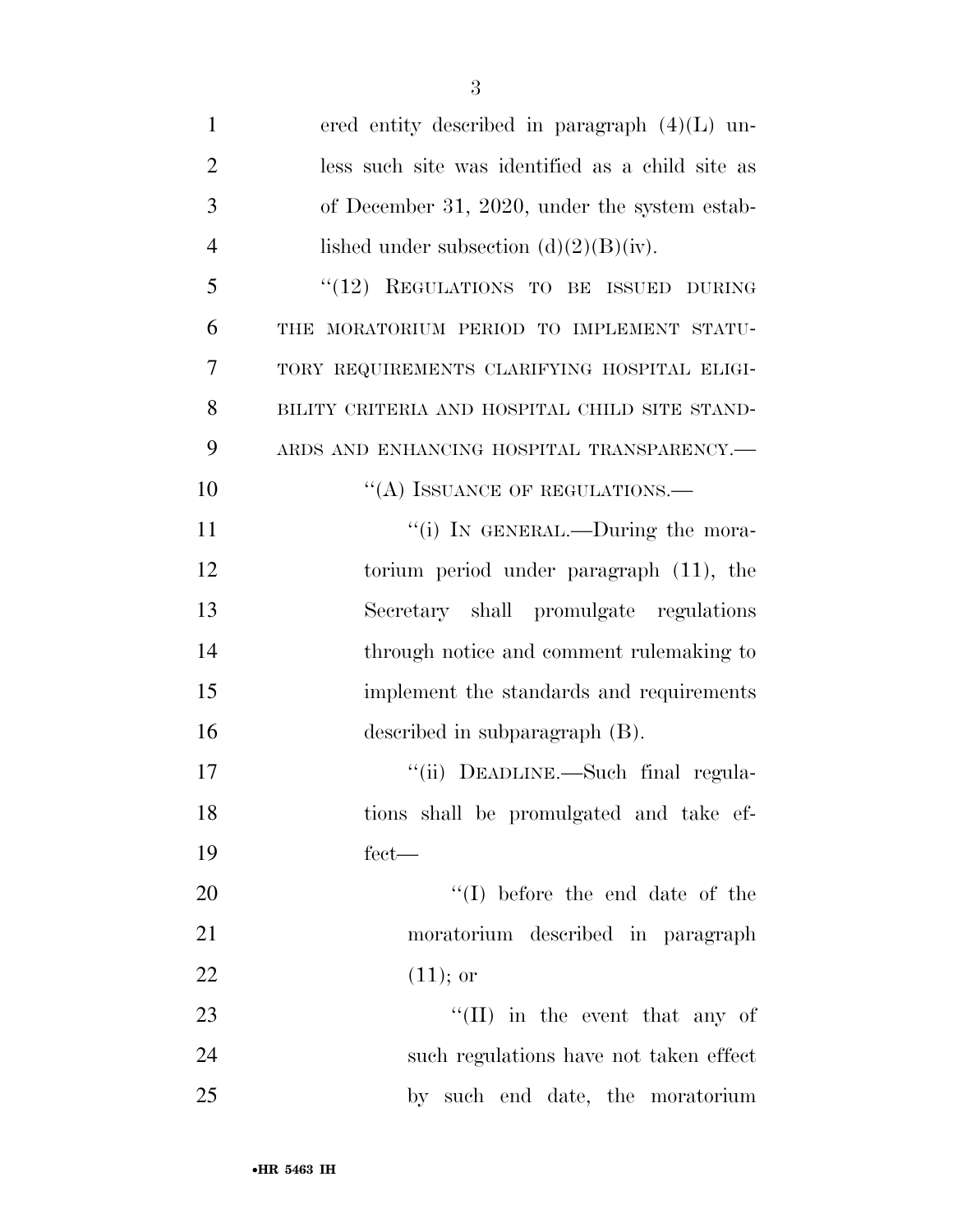| $\mathbf{1}$   | under subparagraph $(11)$ shall be ex-        |
|----------------|-----------------------------------------------|
| $\overline{2}$ | tended until such regulations are final       |
| 3              | and effective.                                |
| $\overline{4}$ | "(iii) LIMITATION.—The authority to           |
| 5              | promulgate regulations under this para-       |
| 6              | graph is limited to setting forth the details |
| 7              | necessary and appropriate to carry out the    |
| 8              | requirements of subparagraph (B) effi-        |
| 9              | ciently, effectively, and in conformity with  |
| 10             | such subparagraph.                            |
| 11             | "(B) STANDARDS AND REQUIREMENTS.-             |
| 12             | ``(i)<br>HOSPITAL CHILD SITE STAND-           |
| 13             | ARDS.                                         |
| 14             | "(I) IN GENERAL.—Hospitals de-                |
| 15             | scribed in subparagraphs $(L)$ and $(M)$      |
| 16             | of paragraph (4) may register off-            |
| 17             | campus outpatient facilities associated       |
| 18             | with the hospital (also known as 'child       |
| 19             | sites') to participate in the drug dis-       |
| 20             | count program under this section (be-         |
| 21             | ginning after the moratorium under            |
| 22             | paragraph $(11)$ ends), if—                   |
| 23             | $\cdot$ (aa) the site is listed on the        |
| 24             | hospital's most recently filed                |
| 25             | Medicare cost report on a line                |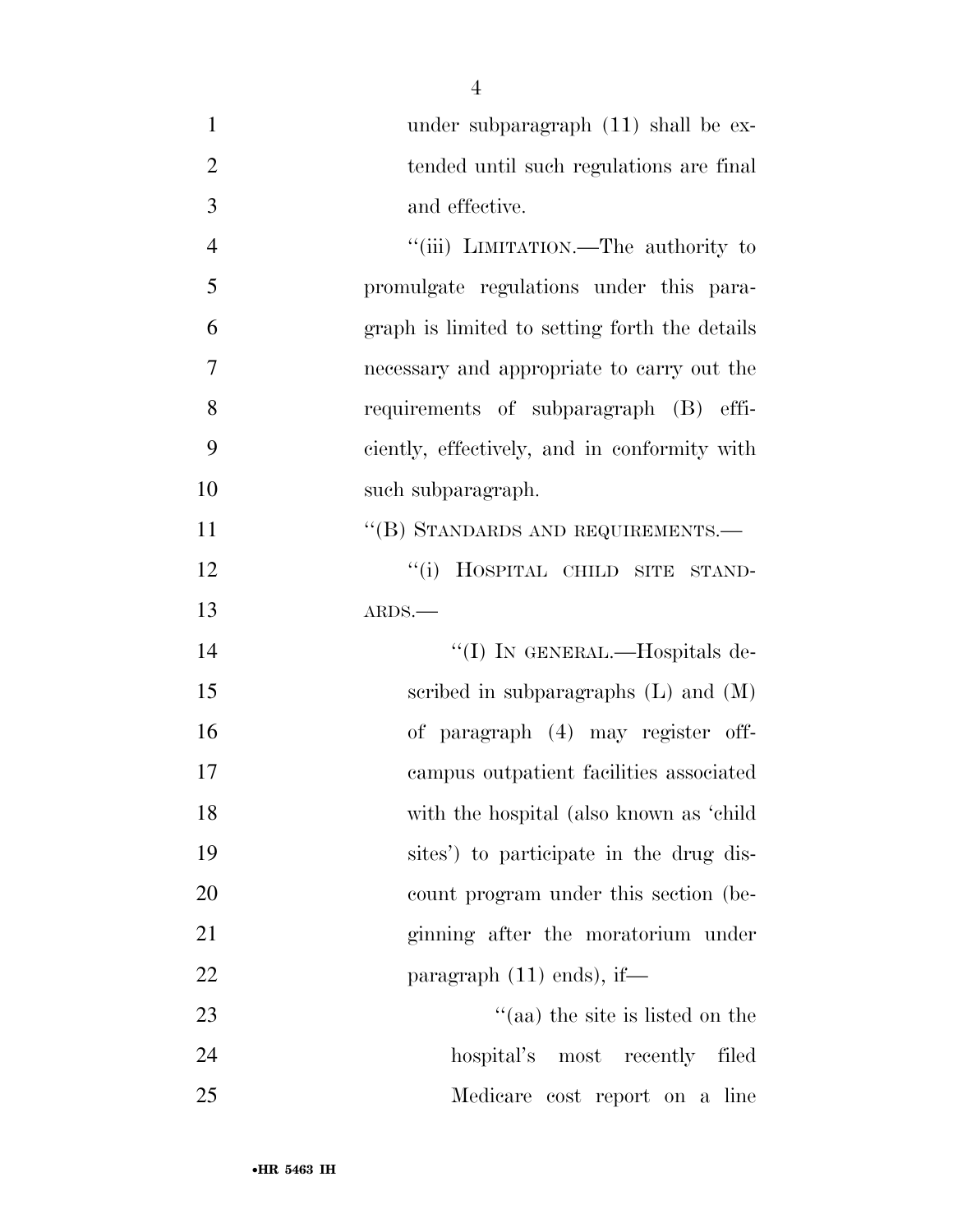| $\mathbf{1}$   | that is reimbursable under the      |
|----------------|-------------------------------------|
| $\overline{2}$ | Medicare program (or, if the hos-   |
| 3              | pital is a children's hospital that |
| $\overline{4}$ | does not file a Medicare cost re-   |
| 5              | port, the hospital submits to the   |
| 6              | Secretary a signed statement cer-   |
| 7              | tifying that the facility would be  |
| 8              | correctly included on a reimburs-   |
| 9              | able line of a Medicare cost re-    |
| 10             | port if the hospital filed a cost   |
| 11             | report);                            |
| 12             | "(bb) such cost report dem-         |
| 13             | onstrates that the services pro-    |
| 14             | vided at the facility have associ-  |
| 15             | ated costs and charges for hos-     |
| 16             | pital outpatient department serv-   |
| 17             | ices under title XVIII of the So-   |
| 18             | cial Security Act (or, if the hos-  |
| 19             | pital is a children's hospital that |
| 20             | does not file a Medicare cost re-   |
| 21             | port, the hospital submits to the   |
| 22             | Secretary a signed statement cer-   |
| 23             | tifying that the services provided  |
| 24             | at the facility include or consist  |
| 25             | solely of outpatient services);     |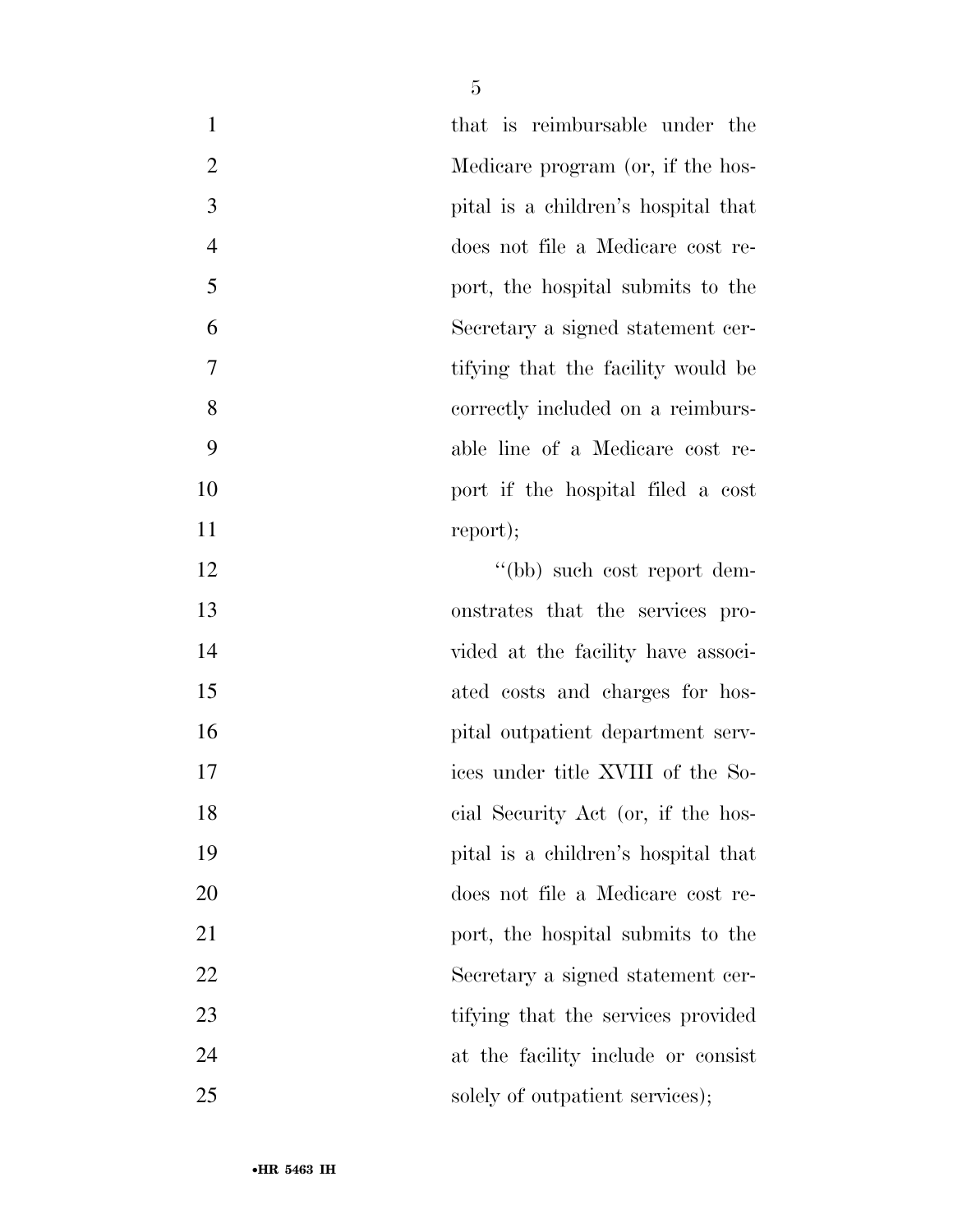| $\mathbf{1}$ | "(cc) the facility is wholly        |
|--------------|-------------------------------------|
| 2            | owned by the covered entity;        |
| 3            | "(dd) the Secretary has             |
| 4            | made a determination, under the     |
| 5            | described in<br>section<br>process  |
| 6            | $413.65(b)$ of title $42$ , Code of |

 Federal Regulations (or any suc-cessor regulations), that the facil-

- ity meets the Medicare provider-
- based standards under section 413.65 of title 42, Code of Fed-
- eral Regulations (or any suc-

cessor regulations);

- 14 ''(ee) the facility provides a full range of outpatient services, 16 in addition to drugs; and
- 17  $\text{``(ff)}$  the facility adheres to 18 the charity care policy and any sliding fee scale policy of the par-ent hospital.

 ''(II) DE-REGISTRATION.—If at any time following registration one or more of the standards listed above are no longer satisfied, a registered hos-pital shall immediately notify the Sec-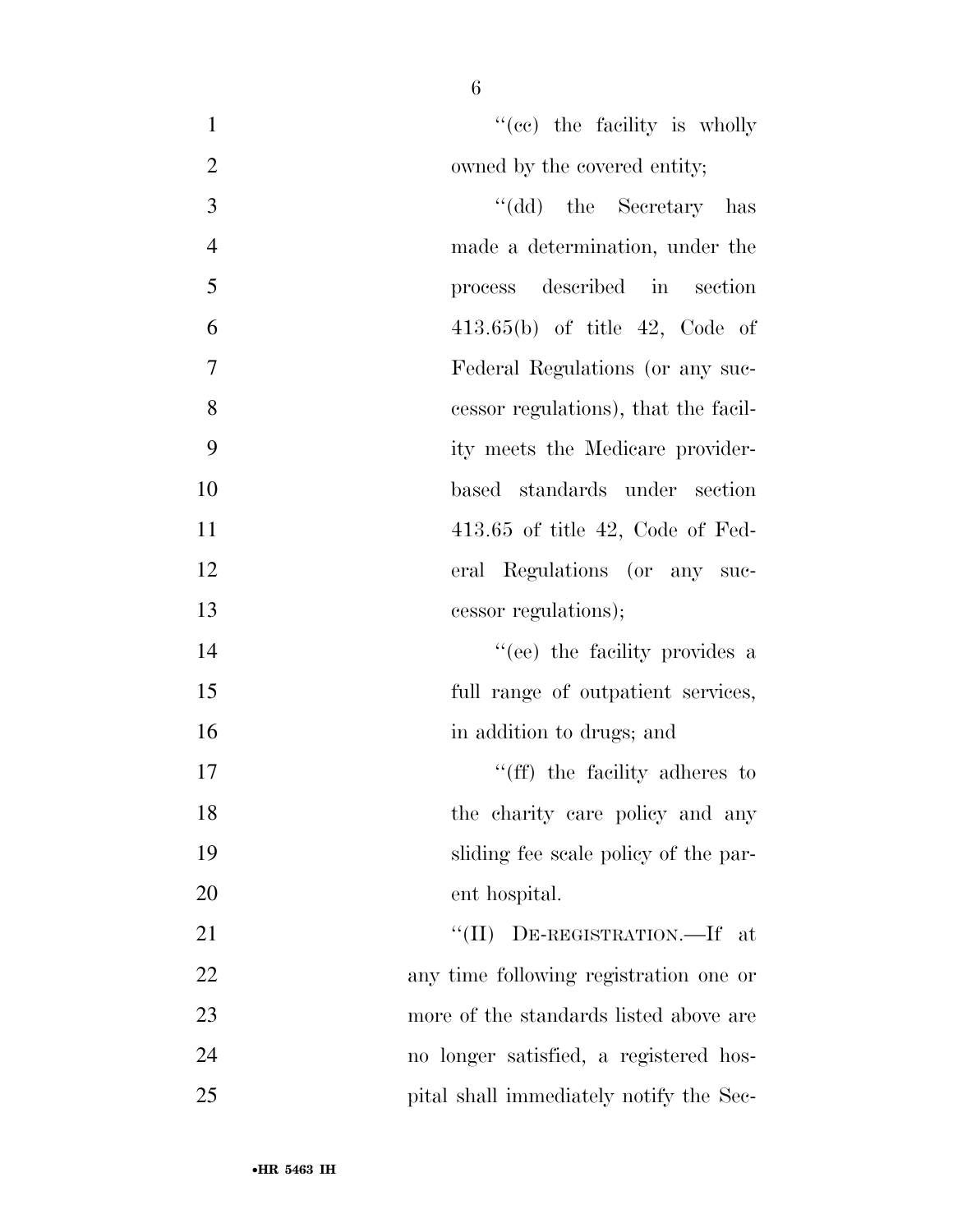| $\mathbf{1}$   | retary, de-register the facility, and     |
|----------------|-------------------------------------------|
| $\overline{2}$ | keep the facility from making any         |
| 3              | purchases under the drug discount         |
| $\overline{4}$ | program under this section or rep-        |
| 5              | resenting to third parties that it may    |
| 6              | purchase under such program.              |
| 7              | "(ii) HOSPITAL ELIGIBILITY STAND-         |
| 8              | ARDS FOR HOSPITALS NOT OWNED OR OP-       |
| 9              | ERATED BY A UNIT OF STATE OR LOCAL        |
| 10             | GOVERNMENT.—For purposes of subpara-      |
| 11             | graph $(L)(i)$ of paragraph $(4)$ :       |
| 12             | $\lq (I)$ A private hospital has been     |
| 13             | formally granted governmental powers      |
| 14             | by a unit of State or local government    |
| 15             | if the Secretary receives a certification |
| 16             | from a State or local governmental        |
| 17             | entity that such governmental entity      |
| 18             | has formally delegated, through State     |
| 19             | or local statute or regulation or, if     |
| 20             | permitted by applicable State or local    |
| 21             | law, through a contract with a State      |
| 22             | or local government, to the hospital      |
| 23             | such a power, described in detail in      |
| 24             | the certification.                        |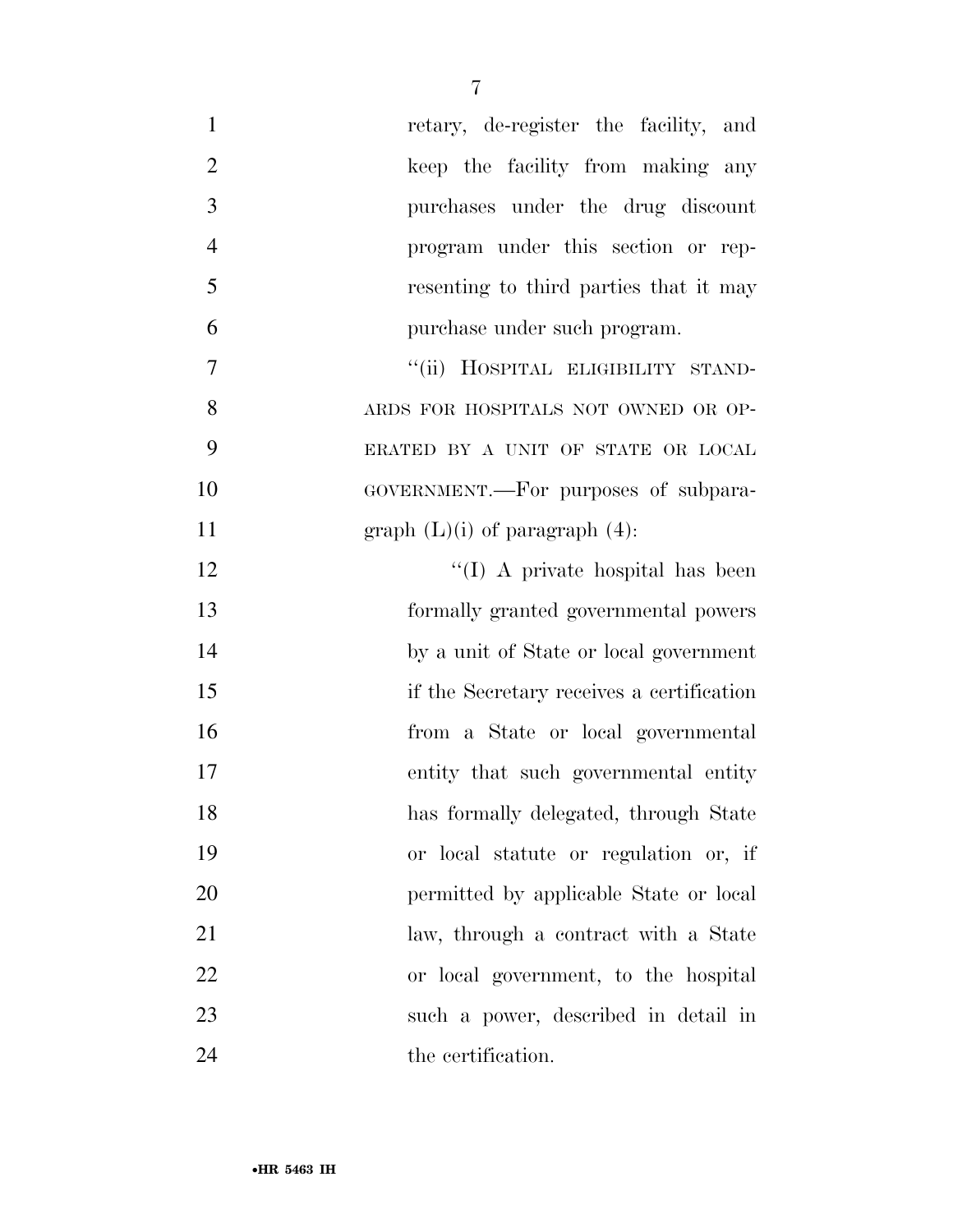| $\mathbf{1}$   | "(II) A private hospital has a          |
|----------------|-----------------------------------------|
| $\overline{2}$ | contract with a State or local govern-  |
| 3              | ment to provide health care services to |
| $\overline{4}$ | low-income individuals who are not      |
| 5              | entitled to benefits under Medicare or  |
| 6              | Medicaid if-                            |
| $\tau$         | "(aa) the hospital submits a            |
| 8              | copy of the contract to the Sec-        |
| 9              | retary for review;                      |
| 10             | "(bb) the Secretary deter-              |
| 11             | mines that the contract creates         |
| 12             | an enforceable obligation for the       |
| 13             | hospital to provide direct medical      |
| 14             | care to low-income individuals in-      |
| 15             | eligible for Medicare and Med-          |
| 16             | icaid in an amount that rep-            |
| 17             | resents at least 15 percent of the      |
| 18             | hospital's total costs for all items    |
| 19             | and services furnished at such          |
| 20             | hospital; and                           |
| 21             | $f''(ce)$ the contract is avail-        |
| 22             | able to the public as part of the       |
| 23             | information describing the hos-         |
| 24             | pital in the covered entity identi-     |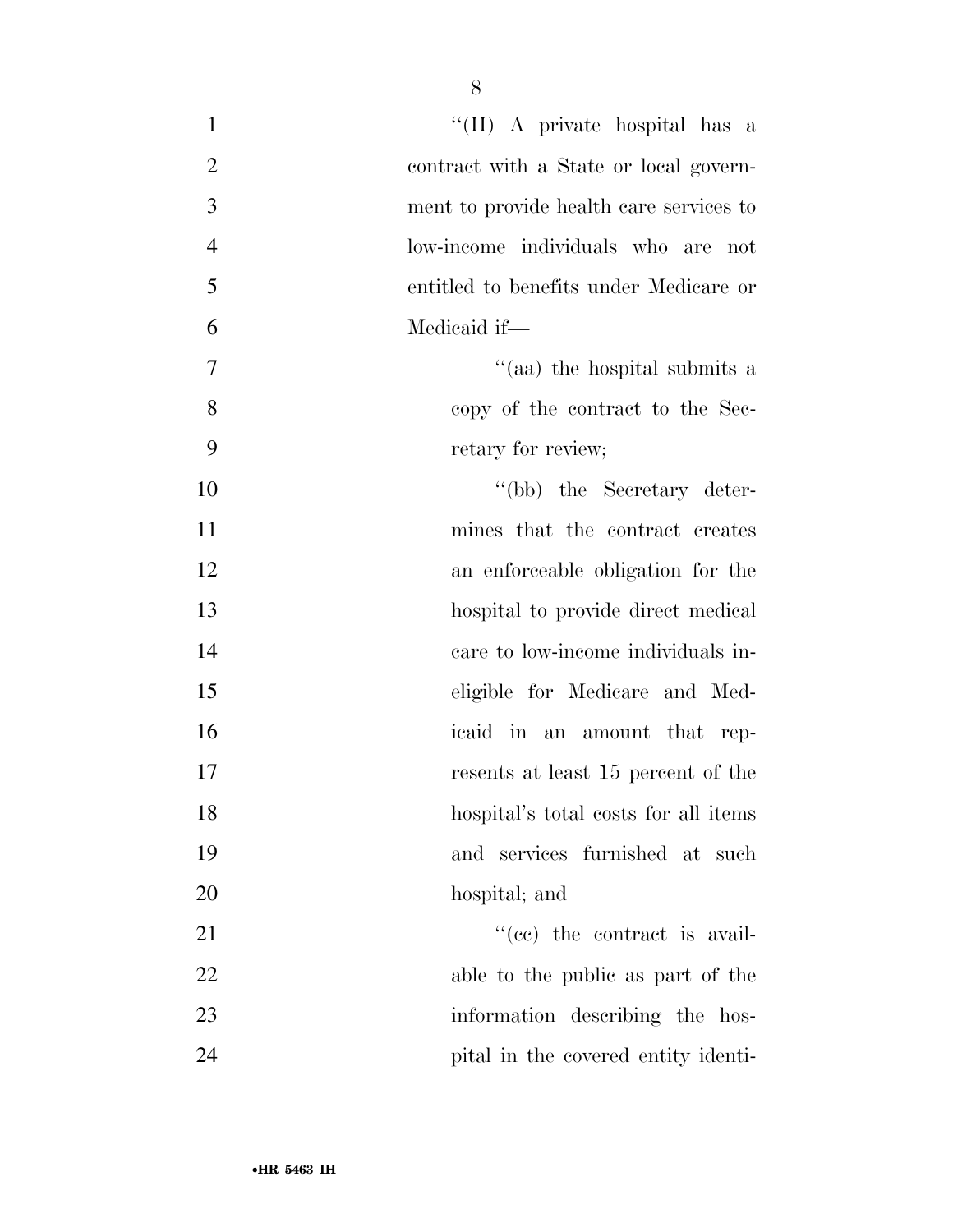| $\mathbf{1}$   | fication system established under          |
|----------------|--------------------------------------------|
| $\overline{2}$ | subsection $(d)(2)(B)(iv)$ .               |
| 3              | "(III) If at any time a hospital           |
| $\overline{4}$ | not owned or operated by a unit of         |
| 5              | State or local government no longer        |
| 6              | one or more requirements<br>meets          |
| 7              | under subclause $(I)$ or $(II)$ , the hos- |
| 8              | pital shall immediately notify the Sec-    |
| 9              | retary, dis-enroll from the drug dis-      |
| 10             | count program under this section, and      |
| 11             | stop making purchases under such           |
| 12             | program and representing to third          |
| 13             | parties that it may purchase under         |
| 14             | such program.                              |
| 15             | "(iii) HOSPITAL TRANSPARENCY RE-           |
| 16             | QUIREMENTS.-                               |
| 17             | "(I) HOSPITAL REQUIREMENTS                 |
| 18             | TO IDENTIFY SECTION 340B DRUGS.-           |
| 19             | In the case of covered entity hospitals    |
| 20             | described in subparagraph $(L)$ of         |
| 21             | paragraph $(4)$ :                          |
| 22             | "(aa) Claims for covered                   |
| 23             | outpatient drugs purchased                 |
| 24             | under the drug discount program            |
| 25             | under this section shall be sub-           |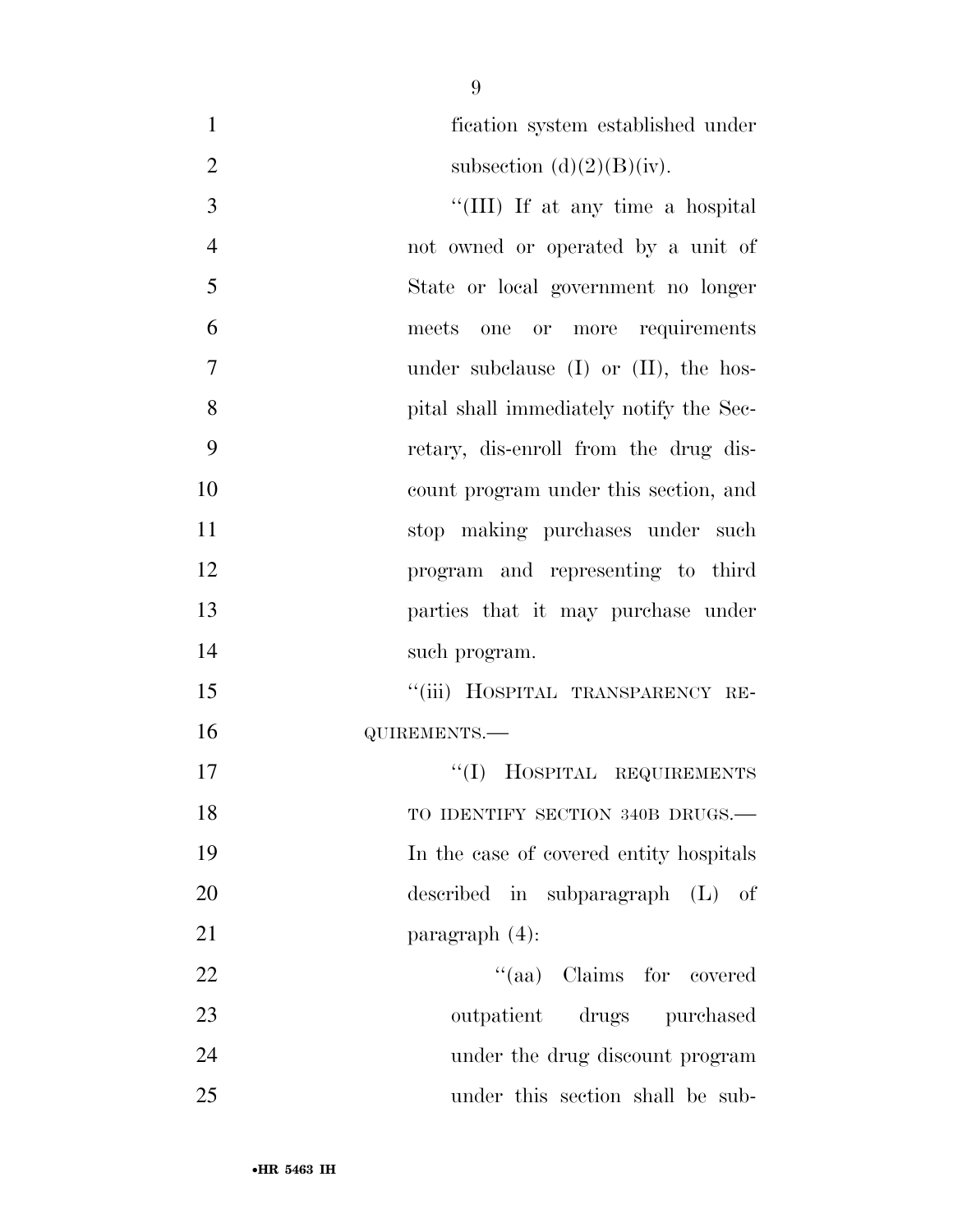| $\mathbf{1}$   | mitted to public and private       |
|----------------|------------------------------------|
| $\overline{2}$ | payors using the 340B modifier     |
| 3              | established by the Secretary       |
| $\overline{4}$ | under the prospective payment      |
| 5              | system for hospital outpatient de- |
| 6              | partment services, in conform-     |
| $\overline{7}$ | ance with paragraph $(22)$ of sec- |
| 8              | tion $1833(t)$ of the Social Secu- |
| 9              | rity Act, subsection (h)<br>of     |
| 10             | 1847A, subparagraph $(F)$ of sec-  |
| 11             | tion $1927(a)(5)$ , and paragraph  |
| 12             | $(5)$ of section 1857(g), that is  |
| 13             | $\mathcal{G}(\mathcal{G})$ .       |
| 14             | "(bb) Such hospitals shall         |
| 15             | report to the Secretary on an an-  |
| 16             | nual basis, in a form and manner   |
| 17             | specified by the Secretary—        |
| 18             | "(AA) the hospital's ag-           |
| 19             | gregate annual revenue from        |
| 20             | drugs purchased under the          |
| 21             | program under this section,        |
| 22             | minus its aggregate annual         |
| 23             | acquisition costs for such         |
| 24             | drugs, broken out by hos-          |
| 25             | pital and by each child site;      |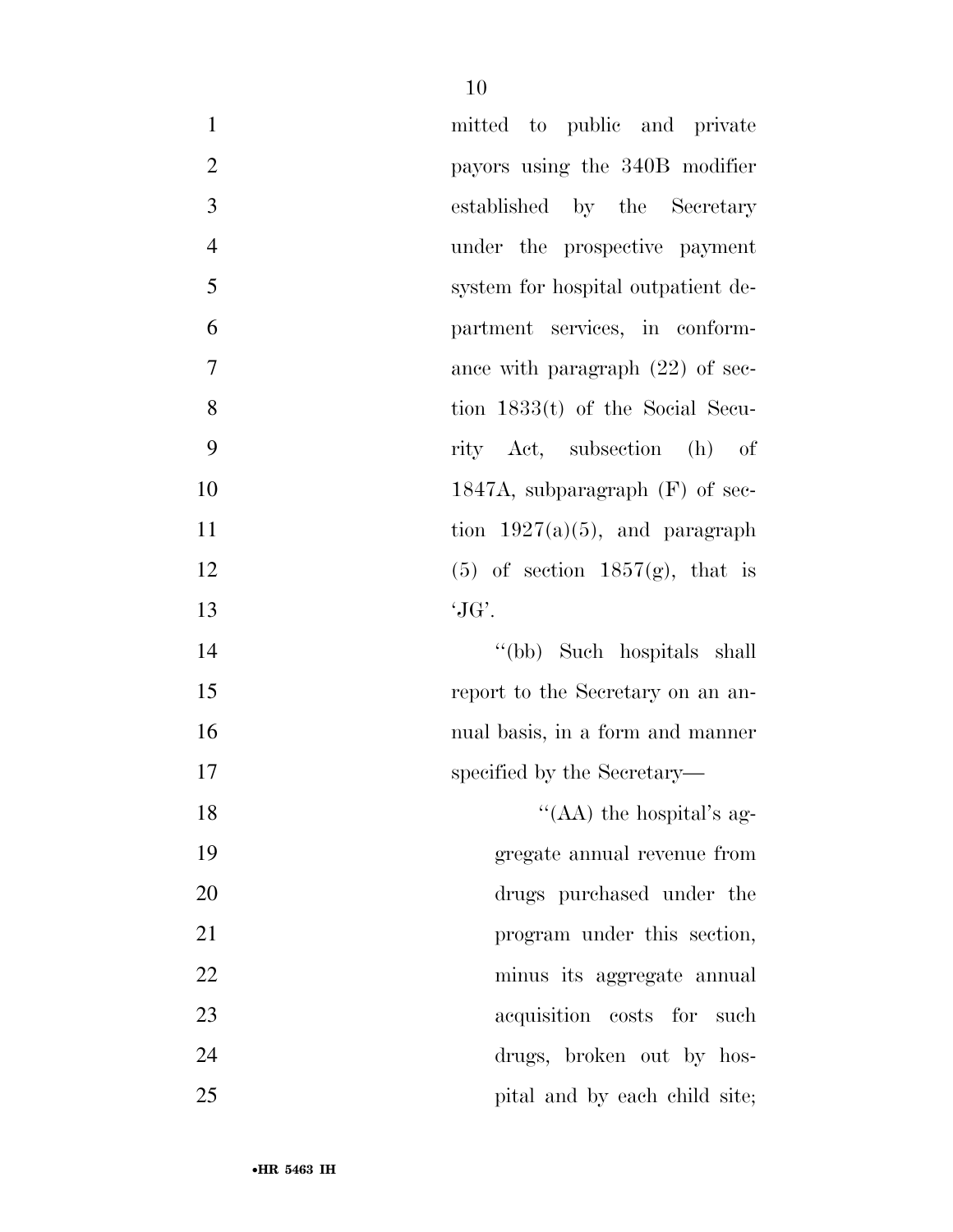| "(BB) any dispensing             | $\mathbf{1}$   |
|----------------------------------|----------------|
| fees paid by the hospital or     | $\overline{2}$ |
| child site to contract phar-     | 3              |
| macies for such drugs;           | $\overline{4}$ |
| $\lq\lq$ (CC) the patient mix,   | 5              |
| broken down by expected          | 6              |
| payment source (including        | 7              |
| at least the Medicare pro-       | 8              |
| gram under title XVIII of        | 9              |
| the Social Security Act, a       | 10             |
| State plan under the Med-        | 11             |
| icaid program under title        | 12             |
| XIX of such Act, private in-     | 13             |
| surance, and uninsured indi-     | 14             |
| viduals), for each such hos-     | 15             |
| pital, and each child site of    | 16             |
| the hospital listed in the       | 17             |
| covered entity information       | 18             |
| established under<br>system      | 19             |
| subsection $(d)(2)(B)(iv)$ , and | 20             |
| the costs incurred at each       | 21             |
| such hospital and site for       | 22             |
| charity care (as described in    | 23             |
| 23 of Worksheet S-<br>line       | 24             |
| 10—Hospital Uncompen-            | 25             |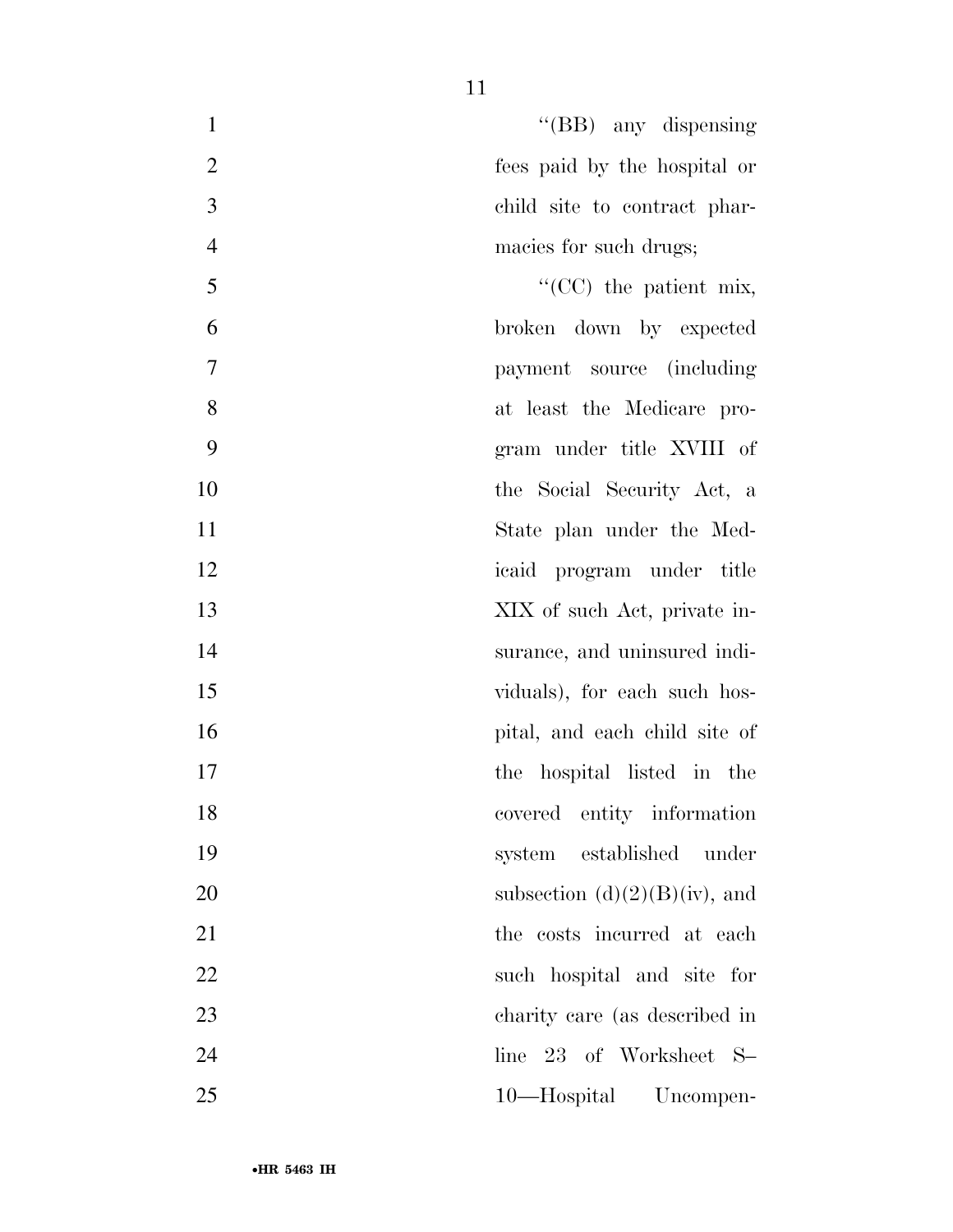1 sated and Indigent Care Data to the Medicare cost report or as reported in any 4 successor form); ''(DD) the percent of total revenues (net of any discounts) at each site de-8 rived from infusion or injec-

 tion of physician-adminis-10 tered drugs, including any associated items or services furnished incident-to the ad-13 ministration of such drugs;

15 ''(EE) with respect to such hospital and each child site of the hospital, the names of all third-party ven- dors or other similar entities (including split fee vendors 21 and contract pharmacies) 22 that the covered entity con-23 tracts with to provide serv- ices associated with the pro-gram under this section

and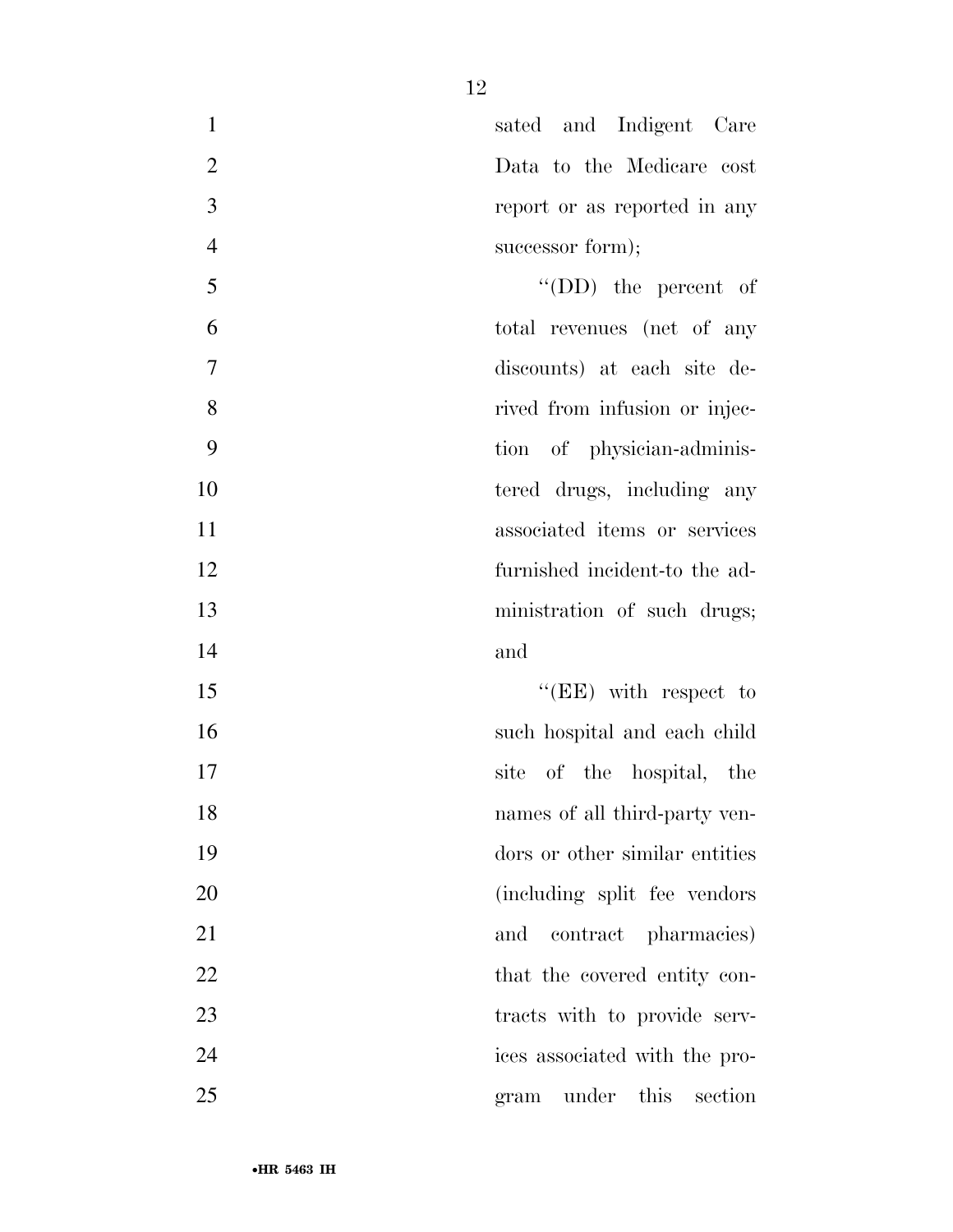| $\mathbf{1}$   | (broken down by covered en-                             |
|----------------|---------------------------------------------------------|
| $\mathbf{2}$   | tity and by each child site).                           |
| 3              | "(II) PUBLIC AVAILABILITY.—                             |
| $\overline{4}$ | The Secretary shall make the infor-                     |
| 5              | mation reported to the Secretary                        |
| 6              | under subclause $(I)(bb)$ available to                  |
| $\overline{7}$ | the public (with redactions of any in-                  |
| 8              | formation the Secretary determines to                   |
| 9              | be proprietary or confidential) in an                   |
| 10             | annual compilation of the reported in-                  |
| 11             | formation available on the internet                     |
| 12             | website of the Department of Health                     |
| 13             | and Human Services, and as part of                      |
| 14             | the information describing the hos-                     |
| 15             | pital and the relevant child site in the                |
| 16             | covered entity identification system                    |
| 17             | established<br>under<br>subsection                      |
| 18             | $(d)(2)(B)(iv)$ .".                                     |
| 19             | SEC. 3. 340B CLAIMS MODIFIER.                           |
| 20             | (a) MEDICAID.—Section $1927(a)(5)$ of the Social Se-    |
| 21             | curity Act (42 U.S.C. 1396r–8(a)(5)) is amended by add- |
| <u>22</u>      | ing at the end the following:                           |
| 23             | "(F) 340B CLAIMS MODIFIER.—                             |
| 24             | "(i) IN GENERAL.—All claims<br>sub-                     |
| 25             | mitted to a Medicaid fee-for-service pro-               |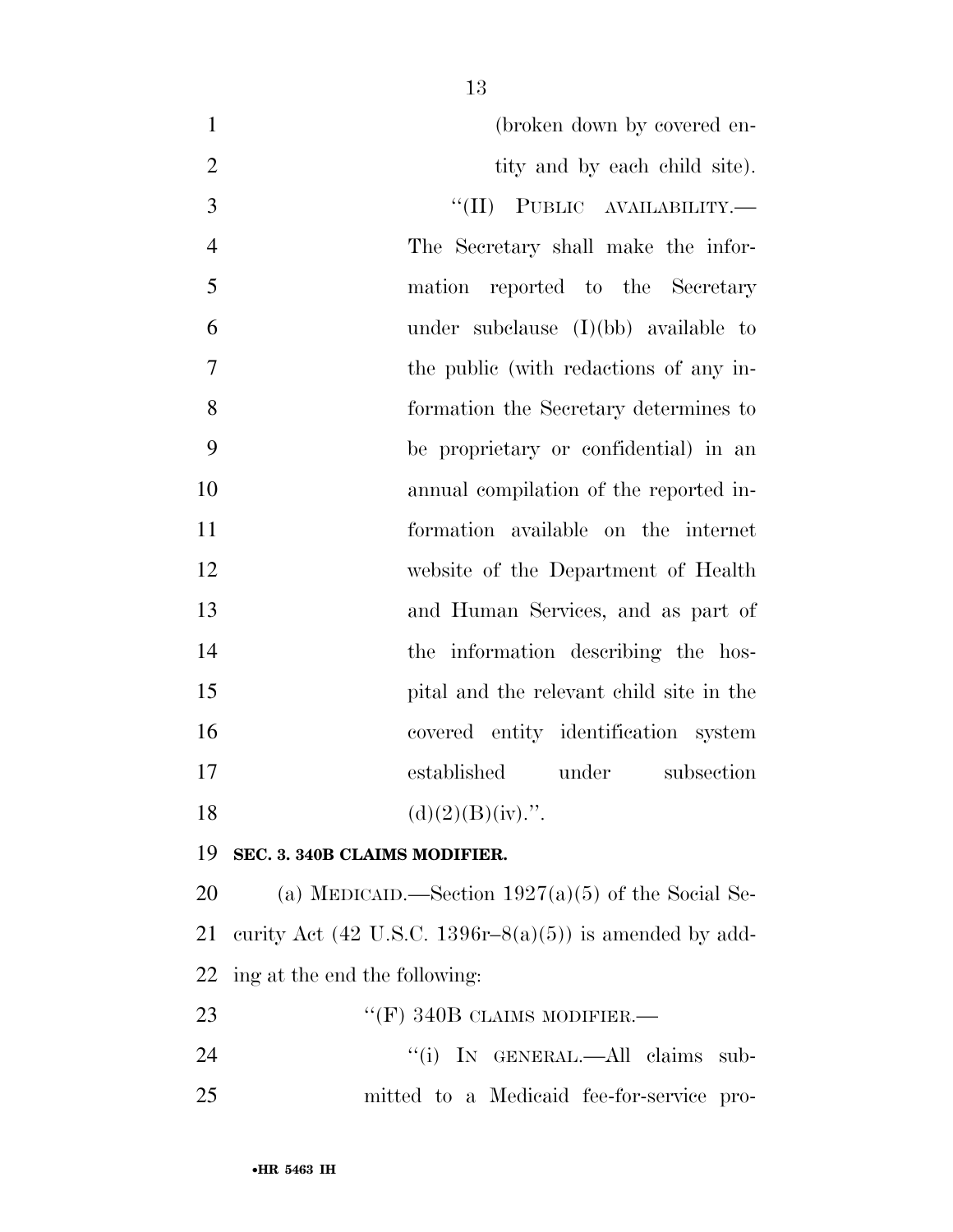| $\mathbf{1}$   | gram or a medicaid managed care organi-     |
|----------------|---------------------------------------------|
| $\overline{2}$ | (as defined<br>in<br>section<br>zation      |
| 3              | $1903(m)(1)(A)$ for reimbursement of a      |
| $\overline{4}$ | unit of a covered outpatient drug subject   |
| 5              | to an agreement under section 340B of the   |
| 6              | Public Health Service Act shall include the |
| $\overline{7}$ | 340B modifier established by the Secretary  |
| 8              | under the prospective payment system for    |
| 9              | hospital outpatient department services     |
| 10             | under section $1833(t)$ that is 'JG' or the |
| 11             | Submission Clarification Code of '20' de-   |
| 12             | veloped by the National Council for Pre-    |
| 13             | scription Drug Programs (NCPDP).            |
| 14             | "(ii) DATA SHARING.—Each single             |
| 15             | State agency shall make available to a      |
| 16             | manufacturer of a covered outpatient drug   |
| 17             | any fee-for-service or managed care claim   |
| 18             | for reimbursement for a unit of such drug   |
| 19             | for the purpose of verifying the propriety  |
| 20             | of any claim for a rebate payment under     |
| 21             | an agreement under subsection (b) with re-  |
| 22             | spect to such drug. At the manufacturer's   |
| 23             | request, in lieu of making such a claim     |
| 24             | available to the manufacturer, the single   |
| 25             | State agency may instead provide a list of  |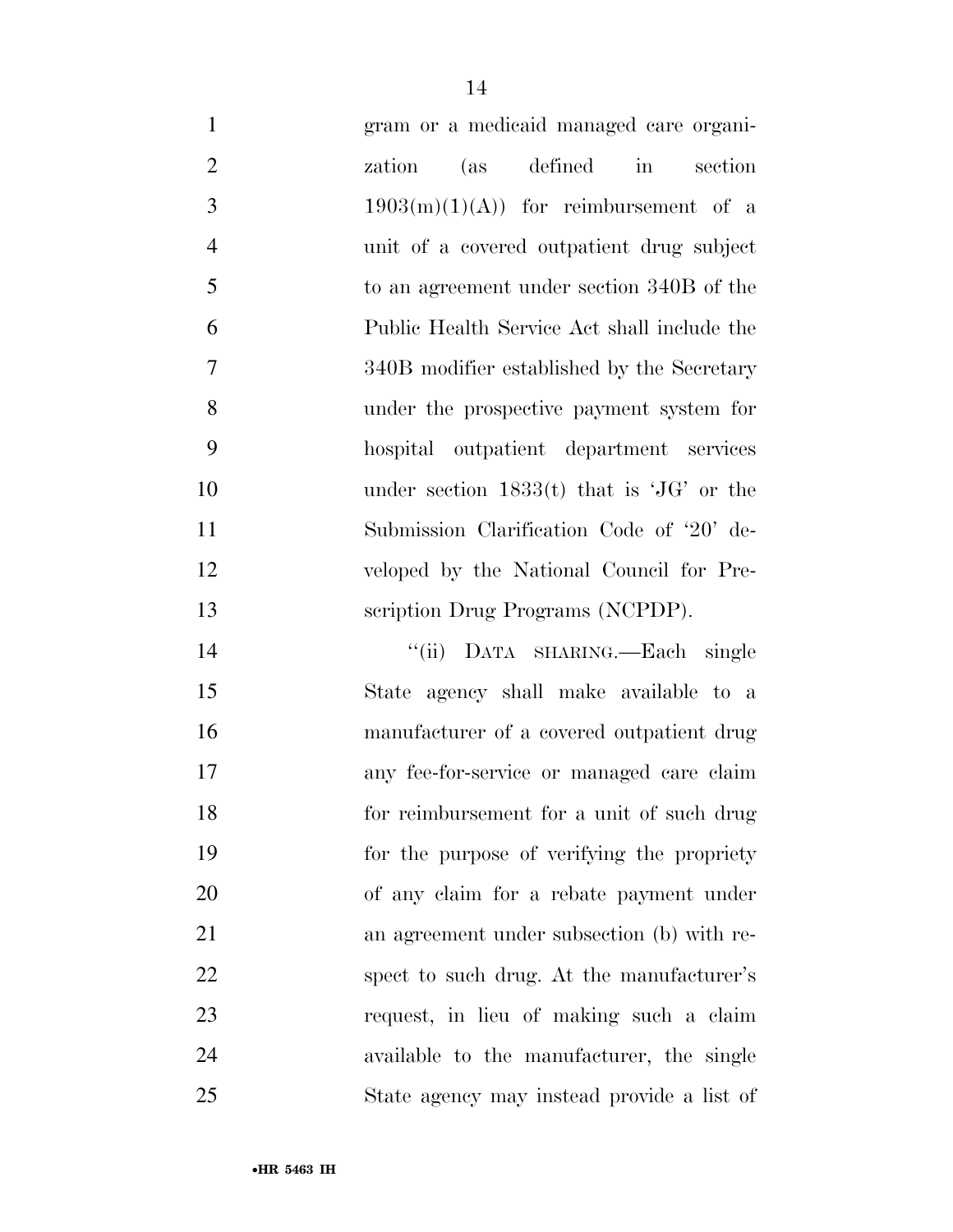| $\mathbf{1}$   | claims (and relevant data concerning each)      |
|----------------|-------------------------------------------------|
| $\overline{2}$ | claim) for covered outpatient drugs that        |
| 3              | were purchased under an agreement under         |
| $\overline{4}$ | section 340B of the Public Health Service       |
| 5              | Act or other summary data specified by          |
| 6              | the manufacturer.                               |
| $\tau$         | "(iii) REPORT.—Each single State                |
| 8              | agency shall publish an annual report on        |
| 9              | utilization of covered outpatient drugs sub-    |
| 10             | ject to an agreement under section 340B         |
| 11             | of the Public Health Service Act by the         |
| 12             | Medicaid fee-for-service program or a med-      |
| 13             | icaid managed care organization (as de-         |
| 14             | fined in section $1903(m)(1)(A)$ during the     |
| 15             | preceding calendar year. The State agency       |
| 16             | shall not include confidential patient-spe-     |
| 17             | cific, drug-specific, or manufacturer-spe-      |
| 18             | cific information in any such annual re-        |
| 19             | port.".                                         |
| 20             | $(b)$ MEDICARE.—                                |
| 21             | $(1)$ MEDICARE PART B.—                         |
| 22             | (A) HOSPITAL OUTPATIENT DEPARTMENT              |
| 23             | $SERVICES.$ Section 1833(t) of the Social Secu- |
| 24             | rity Act (42 U.S.C. 13951) is amended by add-   |
| 25             | ing at the end the following paragraph.         |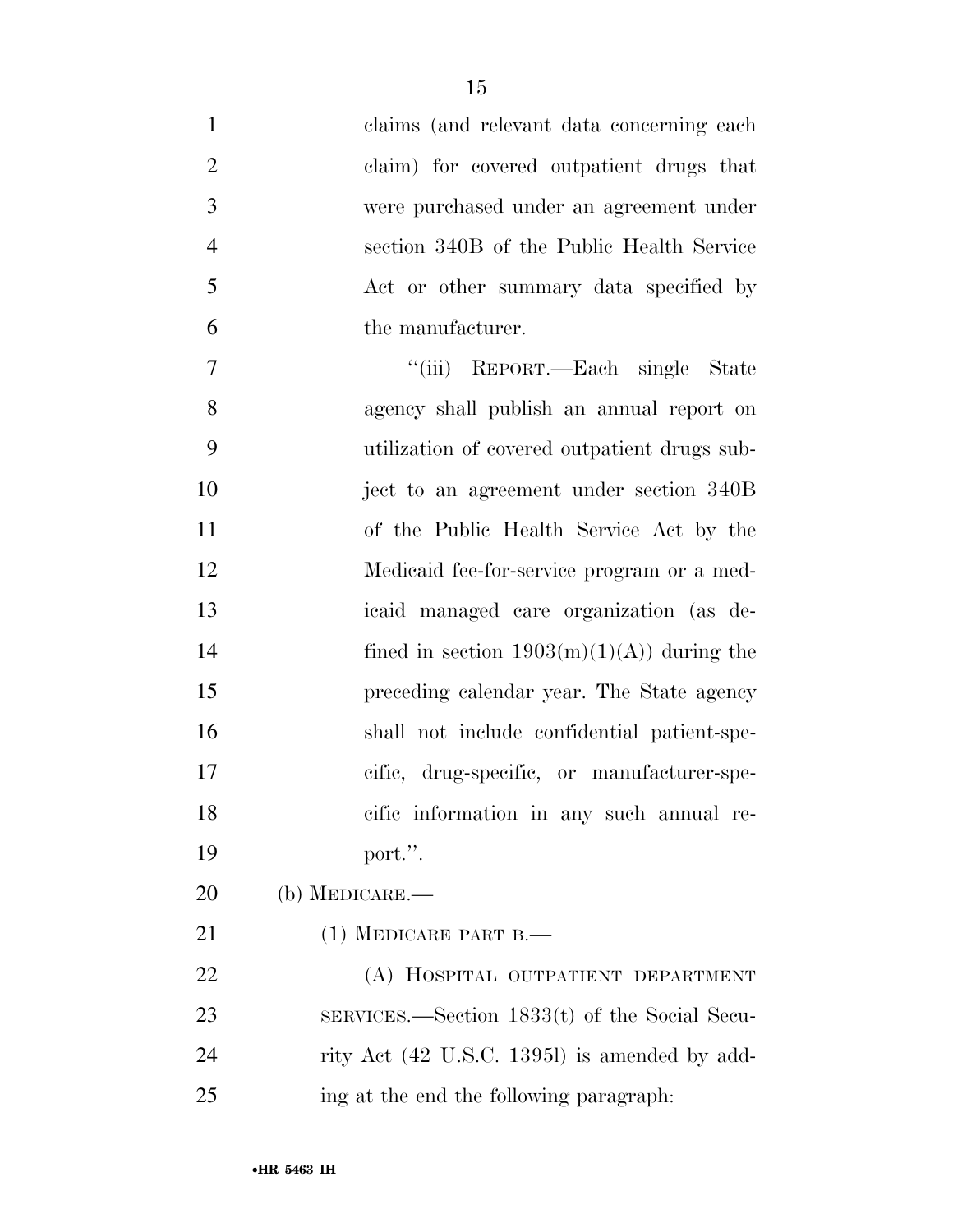| $\mathbf{1}$   | "(22) 340B CLAIMS MODIFIER.—All claims sub-            |
|----------------|--------------------------------------------------------|
| $\overline{2}$ | mitted under the system under this subsection for      |
| 3              | reimbursement of a unit of a covered outpatient        |
| $\overline{4}$ | drug subject to an agreement under section 340B of     |
| 5              | the Public Health Service Act shall include the 340B   |
| 6              | modifier established by the Secretary under such       |
| 7              | system that is 'JG' (or 'TB' in the case of a claim    |
| 8              | for reimbursement under such system submitted by       |
| 9              | a hospital described in subparagraph $(M)$ or $(N)$ of |
| 10             | section $340B(a)(4)$ of the Public Health Service Act  |
| 11             | or a rural sole community hospital described in sub-   |
| 12             | paragraph $(O)$ of such section).".                    |
|                |                                                        |

 (B) OTHER PART B CLAIMS.—Section 1847A of the Social Security Act (42 U.S.C. 1395w–3a) is amended by adding the following new subsection:

 ''(h) 340B CLAIMS MODIFIER.—All claims submitted under this part (other than under the prospective payment system for hospital outpatient department services under section 1833(t)) for reimbursement of a unit of a covered outpatient drug subject to an agreement under section 340B of the Public Health Service Act shall include the 340B modifier established by the Secretary under such payment system that is 'JG'.''.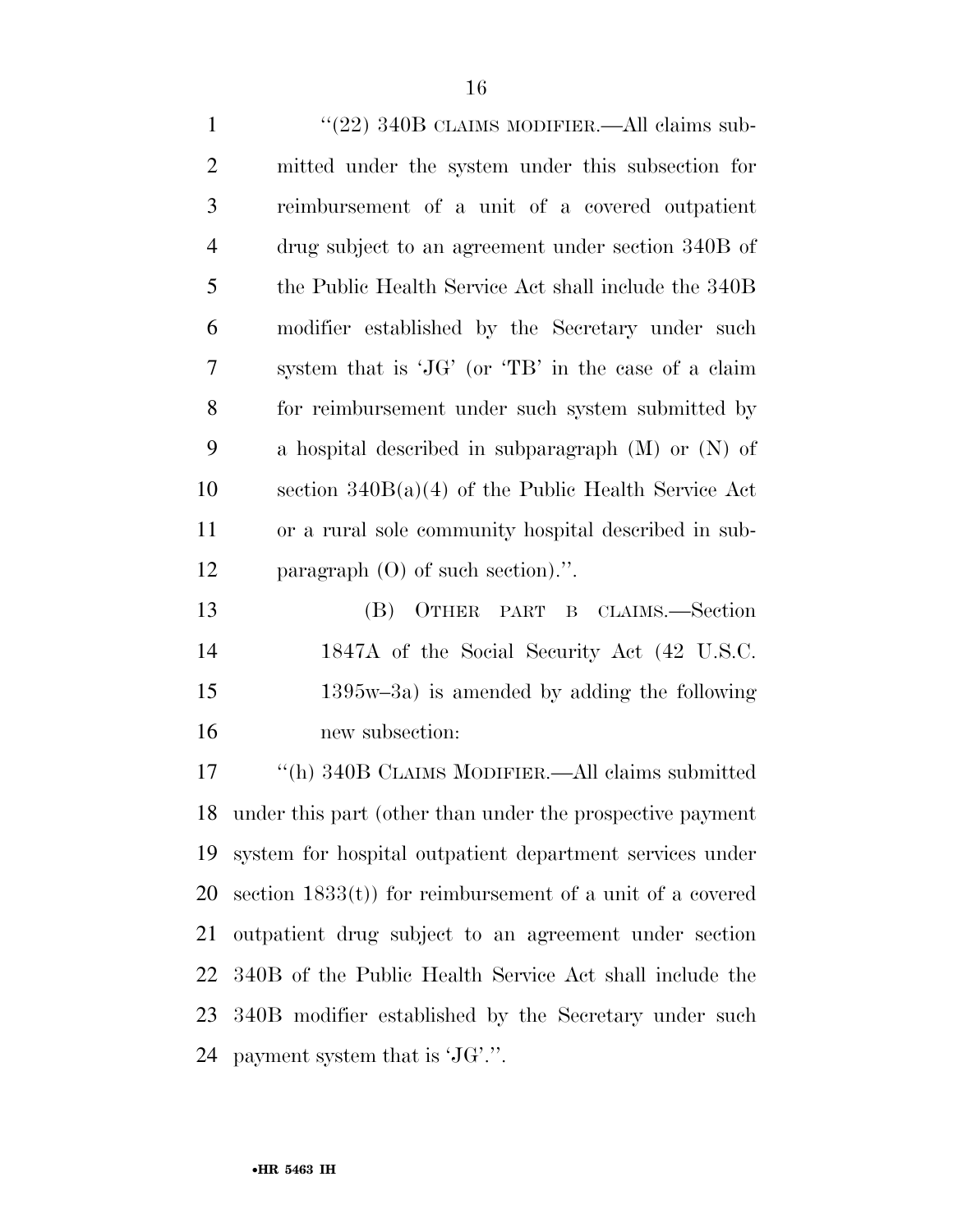(2) MEDICARE ADVANTAGE AND MEDICARE PART D.—Section 1857(e) of the Social Security Act  $3 \times (42 \text{ U.S.C. } 1395\text{w} - 27\text{(e)})$  is amended by adding at the end the following new paragraph:

 ''(5) 340B CLAIMS MODIFIER.—All claims sub- mitted to a Medicare Advantage organization or a PDP sponsor under this part and part D, respec- tively, for reimbursement of a unit of a covered out- patient drug subject to an agreement under section 340B of the Public Health Service Act shall include the 340B modifier established by the Secretary under the prospective payment system for hospital outpatient department services under section 1833(t) that is 'JG' or the Submission Clarification Code of '20' developed by the National Council for Prescription Drug Programs (NCPDP).''.

 (3) REPORT ON UTILIZATION UNDER MEDICARE PART B.—The Secretary of Health and Human Services shall publish an annual report on utilization under part B of title XVIII of the Social Security Act (42 U.S.C. 1395j et seq.) of covered outpatient drugs purchased subject to an agreement under sec- tion 340B of the Public Health Service Act (42 U.S.C. 256b) during the preceding calendar year. The Secretary shall not include confidential patient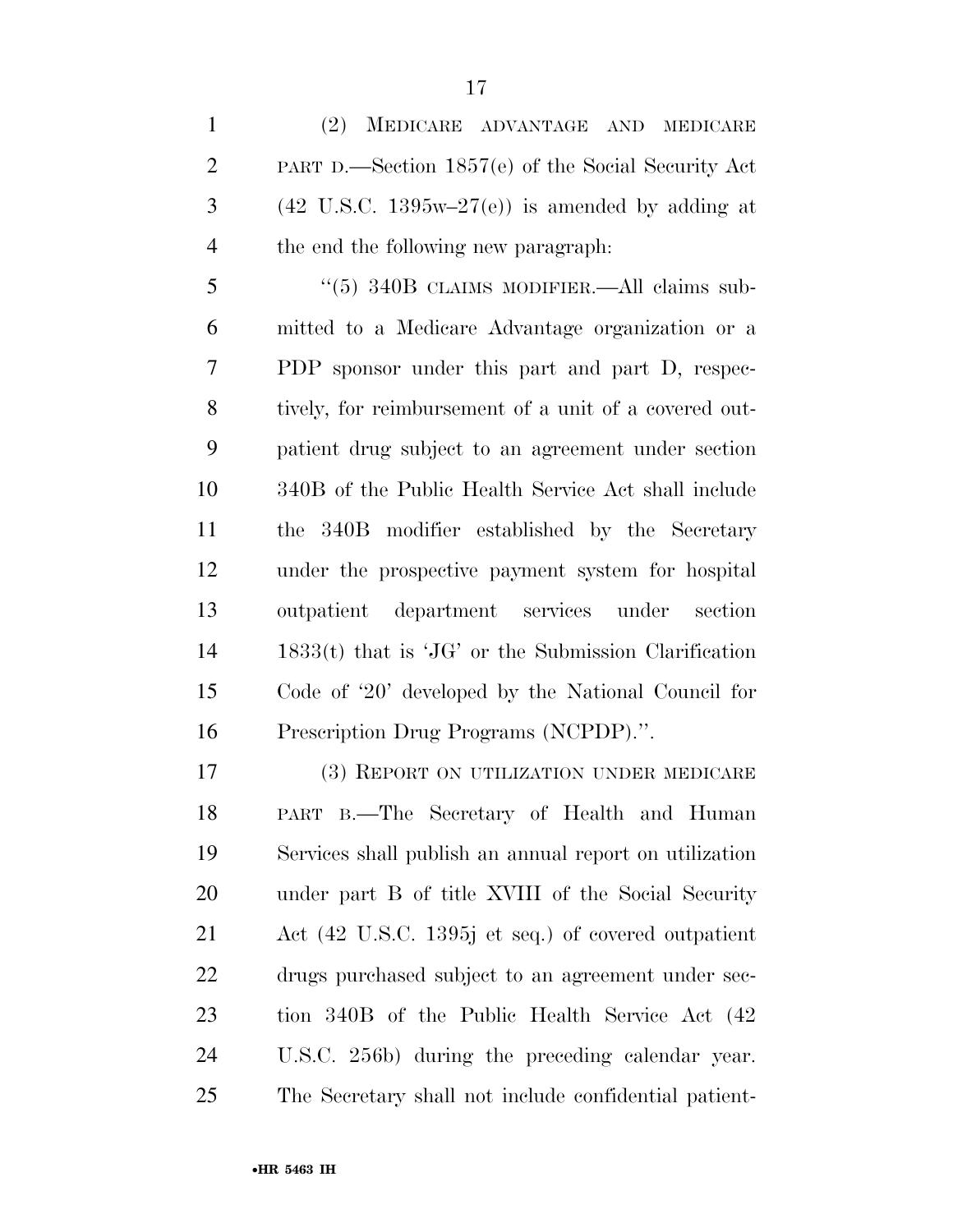specific, drug-specific, or manufacturer-specific in-formation in any such annual report.

 (c) EFFECTIVE DATE.—The amendments made by this section take effect on the date that is 6 months after the date of enactment of this Act and apply to claims sub-mitted on or after that date.

### **SEC. 4. REPORTS TO CONGRESS.**

 Section 340B of the Public Health Service Act (42 U.S.C. 256b) is amended by adding at the end the fol-lowing:

11 ""(f) REPORTS TO CONGRESS.—

12 "(1) OIG REPORT.—Not later than 2 years after the date of the enactment of this subsection, the Office of the Inspector General shall submit to Congress a final report on the level of charity care provided by covered entities described in subpara- graph (L) of subsection (a)(4) and separately by child sites of such covered entities.

19 "(2) GAO REPORTS.—

20 "(A) INITIAL REPORT.—Not later than 1 year after the date of the enactment of this subsection, the Comptroller General of the United States shall submit to Congress a re-port—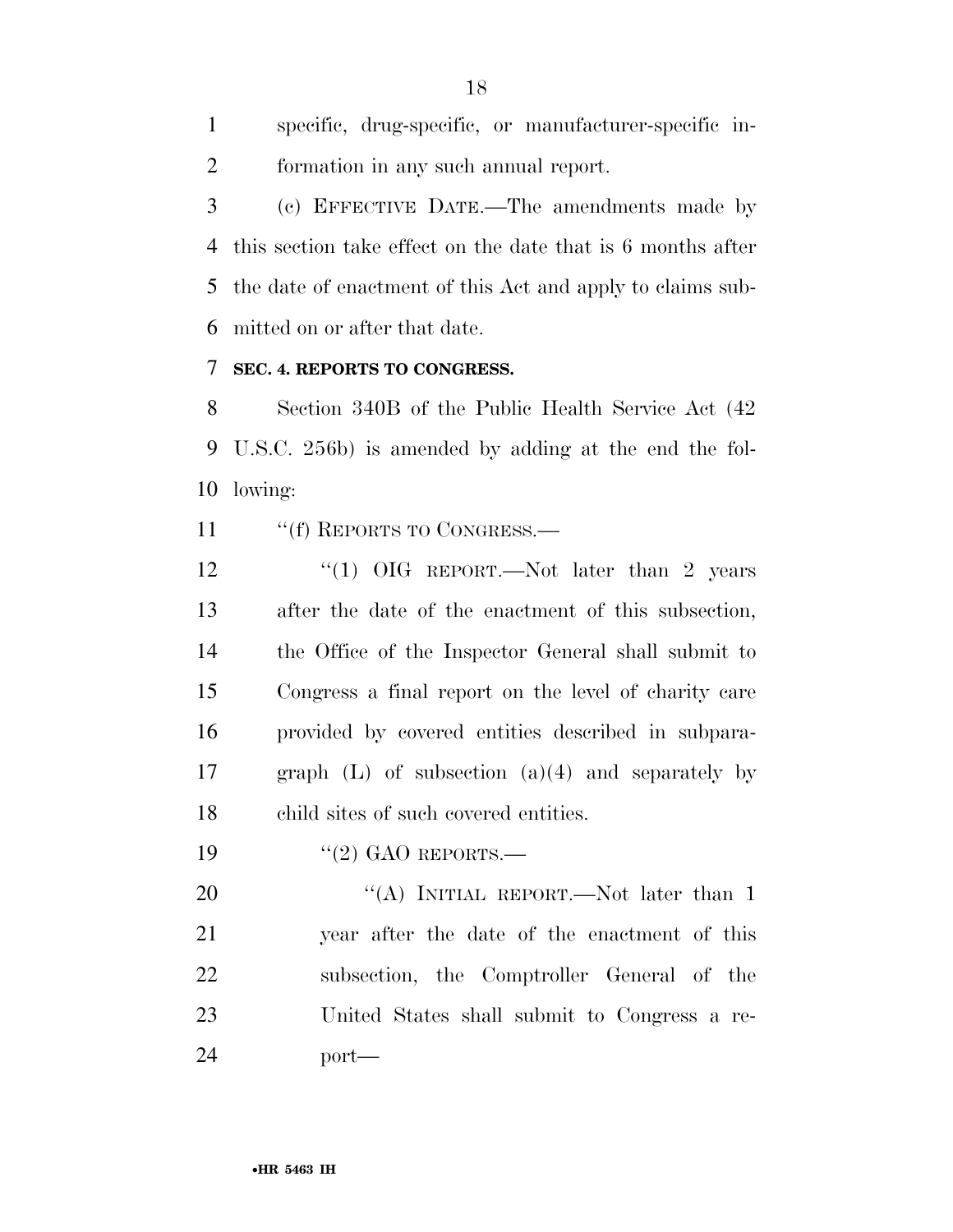| $\mathbf{1}$   | "(i) analyzing the State and local gov-            |
|----------------|----------------------------------------------------|
| $\overline{2}$ | ernment contracts intended to satisfy the          |
| 3              | requirement under subsection $(a)(4)(L)(i)$        |
| $\overline{4}$ | for a covered entity to qualify as an entity       |
| 5              | described in subparagraph $(L)$ of sub-            |
| 6              | section $(a)(4);$                                  |
| 7              | "(ii) assessing the amount of care                 |
| 8              | such contracts obligate such entity to pro-        |
| 9              | vide to low-income individuals ineligible for      |
| 10             | Medicare under title XVIII of the Social           |
| 11             | Security Act and Medicaid under title XIX          |
| 12             | of such Act; and                                   |
| 13             | "(iii) analyzing how these contracts               |
| 14             | define low-income individuals and whether          |
| 15             | the Secretary reviews such determinations.         |
| 16             | "(B) SUBSEQUENT REPORT.—Not later                  |
| 17             | than 2 years after the date of the enactment of    |
| 18             | this subsection, the Comptroller General of the    |
| 19             | United States shall submit to Congress a final     |
| 20             | report on the difference between the aggregate     |
| 21             | gross reimbursement and aggregate acquisition      |
| 22             | costs received by each such covered entity (in-    |
| 23             | cluding child sites of such entity) for drugs sub- |
| 24             | ject to an agreement under this section.".         |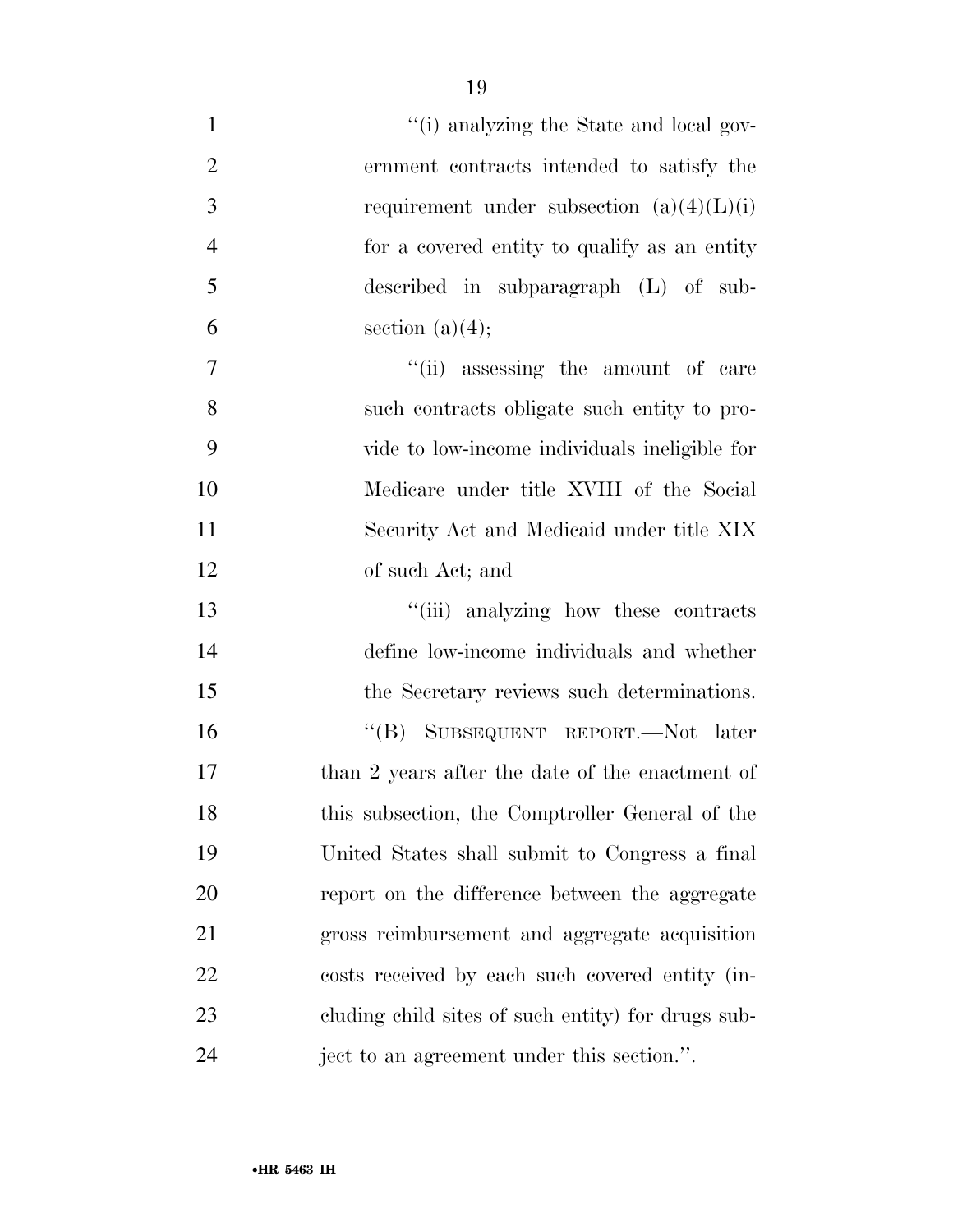| 1              | SEC. 5. MEDICARE REQUIREMENT FOR HOSPITALS RE-               |
|----------------|--------------------------------------------------------------|
| $\overline{2}$ | <b>GARDING 340B DRUG INFORMATION.</b>                        |
| 3              | (a) IN GENERAL.—Section $1866(a)(1)$ of the Social           |
| $\overline{4}$ | Security Act $(42 \text{ U.S.C. } 1395cc(a)(1))$ is amended— |
| 5              | $(1)$ in subparagraph $(X)$ , by striking "and" at           |
| 6              | the end;                                                     |
| 7              | $(2)$ in subparagraph $(Y)$ , by striking the period         |
| 8              | at the end and inserting ", and"; and                        |
| 9              | $(3)$ by inserting after subparagraph $(Y)$ , the fol-       |
| 10             | lowing new subparagraph:                                     |
| 11             | $\lq (Z)$ in the case of a hospital that is a covered        |
| 12             | entity under subsection $(a)(4)$ of section 340B of the      |
| 13             | Public Health Service Act, to include in any cost re-        |
| 14             | port submitted to the Secretary under this title in-         |
| 15             | formation on-                                                |
| 16             | "(i) the aggregate acquisition costs of the                  |
| 17             | hospital for drugs, the purchase of which were               |
| 18             | attributed to the hospital, during the period                |
| 19             | covered by such cost report and for which the                |
| 20             | hospital received a discount under such section              |
| 21             | $340B$ ; and                                                 |
| 22             | "(ii) the aggregate revenues the hospital                    |
| 23             | received from all payors for such drugs,                     |
| 24             | disaggregated by insurance status (including)                |
| 25             | the Medicare program, the Medicaid program,                  |